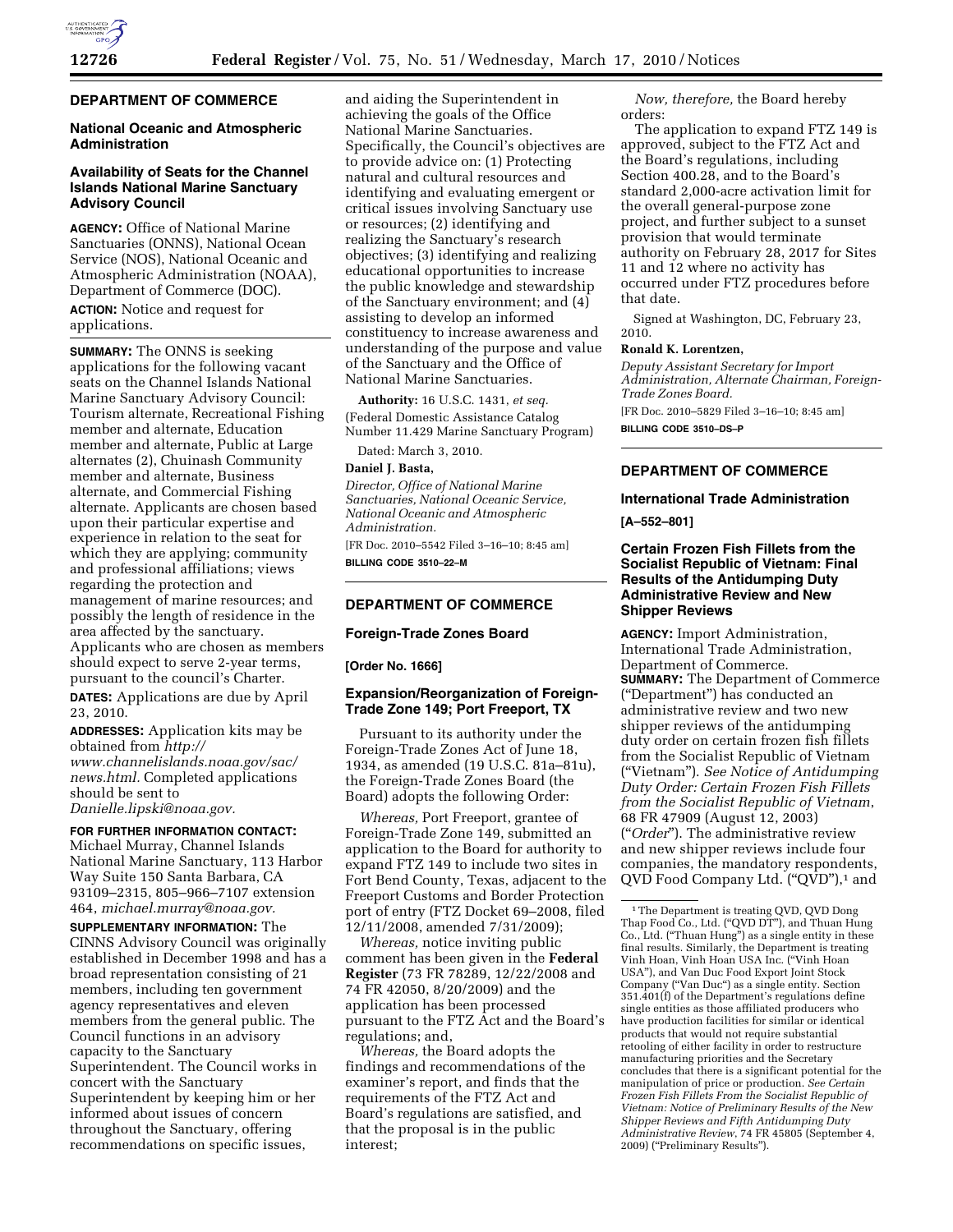Vinh Hoan Corporation (''Vinh Hoan''), and the two new shipper review companies, are Saigon–Mekong Fishery Co., Ltd. (''SAMEFICO''), and Cadovimex II Seafood Import–Export & Processing Joint Stock Company (''Cadovimex II''). We preliminarily found that QVD, Vinh Hoan, SAMEFICO, and Cadovimex II, did not sell subject merchandise at less than normal value (''NV'') and thus received zero margins during the period of review (''POR''), August 1, 2007, through July 31, 2008. *See Preliminary Results*. We gave interested parties an opportunity to comment on the *Preliminary Results*. Based upon our analysis of the comments and information received, we made changes to the dumping margin calculations for the final results.2 The final dumping margins are listed below in the section entitled "Final Results of the Reviews." **DATES:** *Effective Date:* March 17, 2010.

**FOR FURTHER INFORMATION CONTACT:**  Alan Ray (QVD), Javier Barrientos (Vinh Hoan), Alexis Polovina (SAMEFICO), and Tim Lord (Cadovimex II) Office 9, AD/CVD Operations, Import Administration, International Trade Administration, U.S. Department of Commerce, 14th Street and Constitution Avenue, NW, Washington, DC 20230; telephone (202) 482–5403, (202) 482– 2243, (202) 482–3927, and (202) 482– 7425, respectively.

### **SUPPLEMENTARY INFORMATION:**

### **Case History**

On September 4, 2009, the Department published in the **Federal Register** the preliminary results of these new shipper and administrative reviews of the antidumping duty order on certain frozen fish fillets from Vietnam. Since the *Preliminary Results*, the following events have occurred.

On October 2, 2009, Petitioners<sup>3</sup> and Respondents submitted additional

3The Catfish Farmers of America and individual U.S. catfish processors, America's Catch, Consolidated Catfish Companies, LLC dba Country Select Catfish, Delta Pride Catfish, Inc., Harvest

surrogate value information. On October 13, 2009, Petitioners and Respondents submitted rebuttal surrogate value information.

On October 30, 2009, Petitioners and Respondents submitted case briefs and rebuttal briefs on November 10, 2009.

On December 23, 2009, the Department extended the time limit for completion of the final results of this administrative review and new shipper reviews by 60 days. *See Certain Frozen Fish Fillets from the Socialist Republic of Vietnam: Extension of Time Limit for Final Results of the New Shipper and Fifth Antidumping Duty Administrative Review*, 74 FR 68228 (December 23, 2009).

On January 11, 2010, the Department solicited additional information from East Sea Seafoods LLC (''ESS LLC''). On January 20, 2010, ESS LLC submitted the additional information. On January 29, 2010, and February 16, 2010, Petitioners and ESS LLC, respectively, submitted additional comments regarding ESS LLC's January 20, 2010 data.

As explained in the memorandum from the Deputy Assistant Secretary for Import Administration, the Department has exercised its discretion to toll deadlines for the duration of the closure of the Federal Government from February 5, through February 12, 2010. Thus, all deadlines in this segment of the proceeding have been extended by seven days. The revised deadline for the final results of this administrative review is now March 10, 2010. *See*  Memorandum to the Record from Ronald Lorentzen, DAS for Import Administration, regarding Tolling of Administrative Deadlines As a Result of the Government Closure During the Recent Snowstorm, dated February 12, 2010.

### **Scope of the Order**

The product covered by the order is frozen fish fillets, including regular, shank, and strip fillets and portions thereof, whether or not breaded or marinated, of the species *Pangasius Bocourti, Pangasius Hypophthalmus*  (also known as *Pangasius Pangasius*), and *Pangasius Micronemus*. Frozen fish fillets are lengthwise cuts of whole fish. The fillet products covered by the scope include boneless fillets with the belly flap intact (''regular'' fillets), boneless fillets with the belly flap removed (''shank'' fillets), boneless shank fillets cut into strips (''fillet strips/finger''),

which include fillets cut into strips, chunks, blocks, skewers, or any other shape. Specifically excluded from the scope are frozen whole fish (whether or not dressed), frozen steaks, and frozen belly–flap nuggets. Frozen whole dressed fish are deheaded, skinned, and eviscerated. Steaks are bone–in, crosssection cuts of dressed fish. Nuggets are the belly–flaps.

The subject merchandise will be hereinafter referred to as frozen "basa" and "tra" fillets, which are the Vietnamese common names for these species of fish. These products are classifiable under tariff article codes 1604.19.4000, 1604.19.5000, 0305.59.4000, 0304.29.6033 (Frozen Fish Fillets of the species Pangasius including basa and tra) of the Harmonized Tariff Schedule of the United States (''HTSUS'').4 The order covers all frozen fish fillets meeting the above specification, regardless of tariff classification. Although the HTSUS subheading is provided for convenience and customs purposes, our written description of the scope of the order is dispositive.

#### **Analysis of Comments Received**

All issues raised in the case and rebuttal briefs by parties to this proceeding and to which we have responded are listed in the Appendix to this notice and addressed in the Issues and Decision Memorandum (''Final Decision Memo''), which is hereby adopted by this notice. Parties can find a complete discussion of the issues raised in this administrative review and the corresponding recommendations in this public memorandum which is on file in the Central Records Unit (''CRU''), room 1117 of the main Department building. In addition, a copy of the Final Decision Memo can be accessed directly on our website at http://ia.ita.doc.gov/. The paper copy and electronic version of the Final Decision Memo are identical in content.

### **Changes Since the Preliminary Results**

Based on a review of the record as well as comments received from parties regarding our *Preliminary Results*, we have made revisions to the margin calculation for QVD, Vinh Hoan, SAMEFICO and Cadovimex II for the final results. For all changes to the calculations of QVD, Vinh Hoan,

<sup>2</sup>*See* Memorandum to the File from Alan Ray, Case Analyst, through Alex Villanueva, Program Manager, Final Results Analysis for QVD Food Company Ltd. and its Affiliates (''QVD'') (March 10, 2010); Memorandum to the File from Javier Barrientos, Senior Case Analyst, through Alex Villanueva, Program Manager, Final Results Analysis for Vinh Hoan Corporation (''Vinh Hoan'') (March 10, 2010); Memorandum to the File from Alexis Polovina, Case Analyst, through Alex Villanueva, Program Manager, Final Results Analysis for Saigon-Mekong Fishery Co., Ltd. (''SAMEFICO'') (March 10, 2010); and Memorandum to the File from Tim Lord, Case Analyst, through Alex Villanueva, Program Manager, Final Results Analysis for Cadovimex II Seafood Import-Export & Processing Joint Stock Company ("Cadovimex II") (March 10, 2010).

Select Catfish, Inc., Heartland Catfish Company, Pride of the Pond, Simmons Farm Raised Catfish, Inc., and Southern Pride Catfish Company LLC (''Petitioners'').

<sup>4</sup>Until July, 2004, these products were classifiable under tariff article codes 0304.20.60.30 (Frozen Catfish Fillets), 0304.20.60.96 (Frozen Fish Fillets, NESOI), 0304.20.60.43 (Frozen Freshwater Fish Fillets) and 0304.20.60.57 (Frozen Sole Fillets) of the HTSUS. Until February 1, 2007, these products were classifiable under tariff article code 0304.20.60.33 (Frozen Fish Fillets of the species *Pangasius* including basa and tra) of the HTSUS.